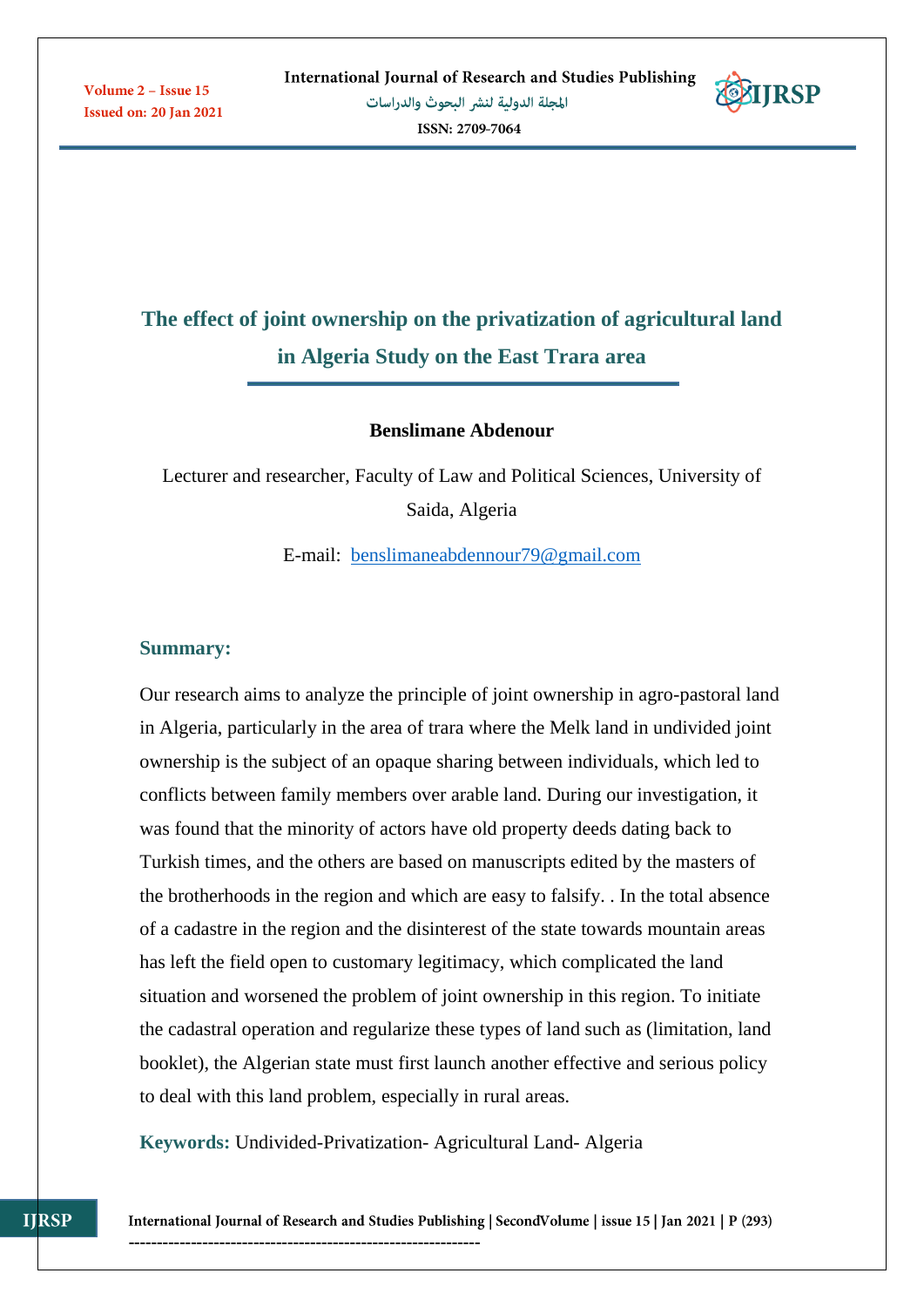

#### **الملخص**

**EXTIRSP** 

إن دراستنا هذه تهدف إلى الكشف عن مبدأ الالإنقسام للترات الفالحي بالجزائر، وال سيما في منطقة ترارا حيث نجد العديد من أراضي "ملك" يسودها مبدأ الالإنقسام الغير مسجل والتي كانت محل تقسيم مبهم ما بين األفراد، مما نتج عنه صراع دائم ما بين أفراد العائلة حول الحيز الصالح للنشاط الزراعي. غير أنه ومن خلال تحقيقنا، تبين لنا أن أقلية من الأفراد المزارعة تستند على وثائق قديمة تعود إلى الحقبة العثمانية، أما البعض الأخر كان يرتكز على مخطوطات محررة من قبل مشايخ الزوايا بالمنطقة والتي أصبحت تفتقد شر عيتها من قبل الملاك الأصليين. ونظرا للغياب التام لمصالح مسح الأراضي وعدم اهتمام الدولة بالمناطق الجبلية، أصبح المجال مهيأ للشرعية العرفية، الأمر الذي أدى إلى تعقيد وضعية الأراضي وتفاقم مشكلة الملكية المشتركة (مبدأ الانقسام) في هذه المنطقة.

**الكلمات المفتاحية:** مبدأ الالإنقسام، الخوصصة، العقاري الفالحي، الجزائر.

# **Introduction:**

The Algerian agro-pastoral heritage has known throughout history the succession of different legislative: customary law, Muslim law, colonial regime. The many laws after independence, the transition from one regime to another was not very successful, a very complex situation followed, sometimes with the superimposition of different legal statuses and the development of informal practices aggravating confusion over agricultural land. This "land lawlessness" is not perceived in the same way by the different actors. Likewise, the options for change are sometimes different to the point of antagonism.

Everyone agrees that the land ownership regime in Algeria is complex. But only insiders or specialists can measure this complexity exactly and know the real causes. Because the idea of complexity we are often tempted to associate that of the responsibility of the administration. The purpose of this presentation is not, moreover, to plead the latter's case and to demonstrate that everything she has done in this area is perfect. It will be up to the researchers to objectively distinguish between things and to distinguish, during such a study, among the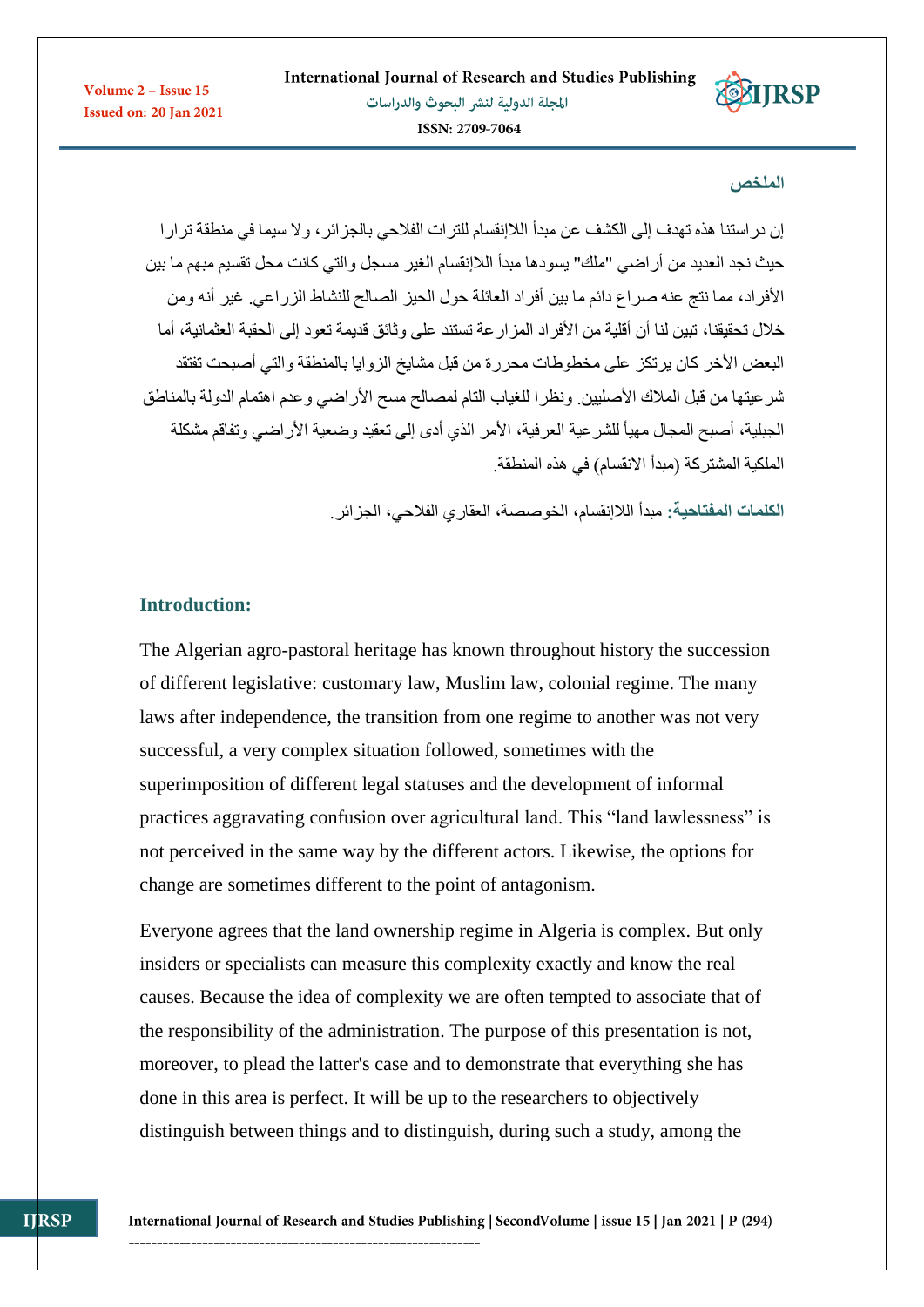

fundamental causes of this complexity or anarchy in the agro-pastoral land domain in Algeria.

It should be remembered that some sociologists<sup>1</sup> believe that the joint ownership system is strongly linked to the Algerian family structure of the past<sup>2</sup>, that is to say, to know the principle of joint ownership, it is first to know the formation of Algerian society through history.

However, if we follow this question from a legal point of view, we will note that the constitution of 02/23/1989 established three categories of property ownership. Among these three categories, we find a citation of the untitled Melk land which dominates an area of 2,624,472 ha nationally. And this applies to our study area where there is an opaque division between individuals of an extended family who have long appropriated these lands through traditional law.<sup>3</sup>

From our field study, it was found that there has been a long-standing conflict between individuals of the same family over dominance over Melk property, and this dispute remains to this day. This is clear from statements by individuals or groups regarding the eligibility of the appropriate space "this land is mine and my ancestors".

In the absence of a cadastre service and land titles in this area, the problem of joint ownership worsens. So, from this observation, that we will wonder about the fate of the common good which is dominated by the principle of indivisibility. Doesn't the law give importance to mountainous regions? However, if the authority is currently interested in rural areas, what solutions will it rely on to guarantee the rights of individuals and their status and put an end to conflicts?

 $\overline{a}$ 

<sup>&</sup>lt;sup>1</sup>- Addi.Lahouari: from pre-colonial Algeria to colonial Algeria, Ed / enal, Algiers 1985, pp 65,70.

<sup>&</sup>lt;sup>2</sup> - A.Merad Boudia: The pre-colonial Algerian formation, Algiers, Opu, 1981, p130.

<sup>&</sup>lt;sup>3</sup>- Etienne. Leroy: Le pluralisme juridique, Ed / Dalloz, paris 1983, p 227.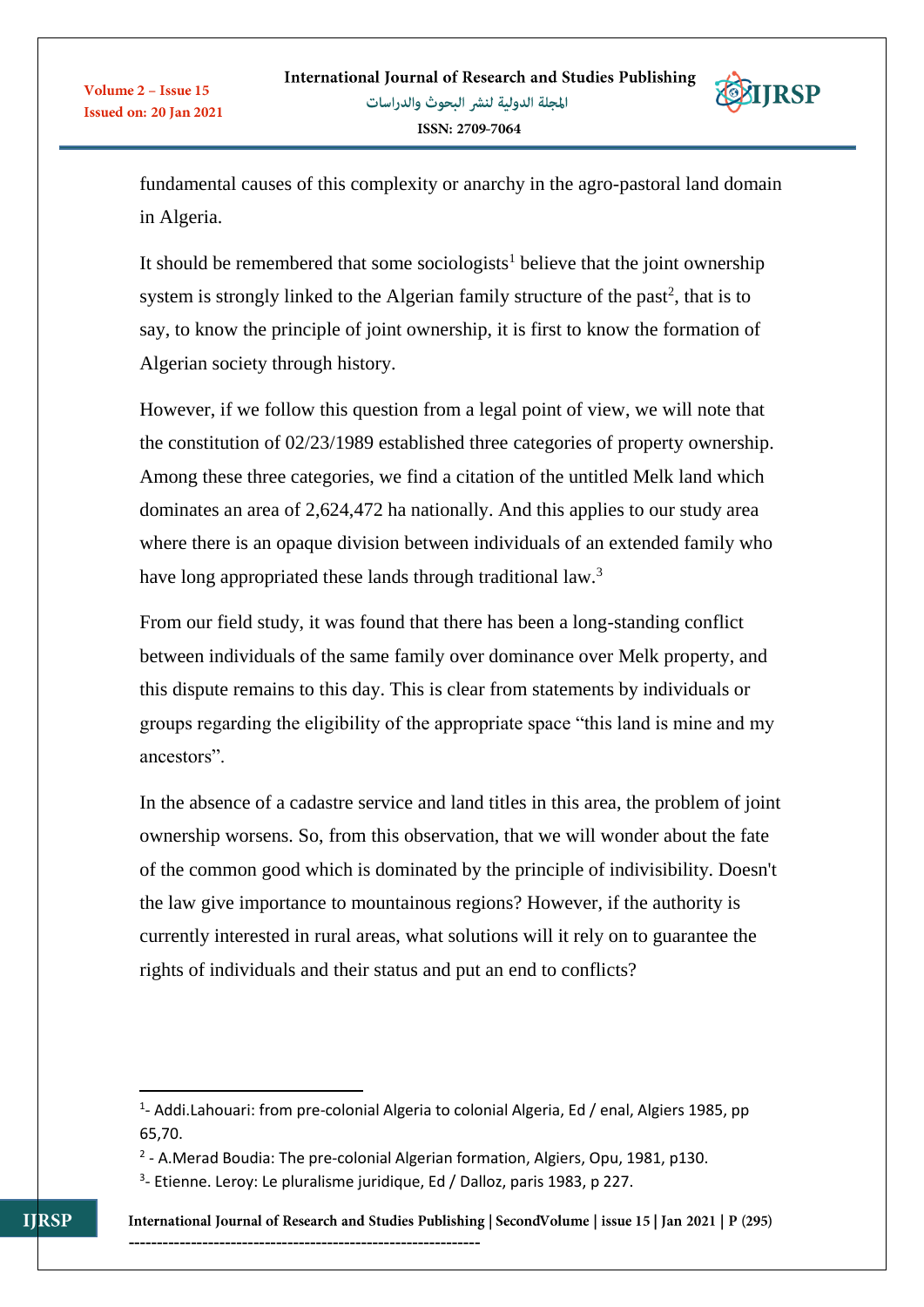

# **2- Description of the region**

Volume 2 - Issue 15

**Issued on: 20 Jan 2021** 

The Trara massif is a coastal chain in the western extension of the Tell Atlas. In the Oran tell, it represents a real mountainous block whose access is very difficult. This massif appears as a mountainous arc embedded between the Mediterranean Sea to the north, the valley of Wadi Tafna to the east, Wadi Mouilah to the south and the valley of Wadi Kiss to the west which determines the Moroccan border. . This space represents a well-identified geographical entity given its rugged eastwest orientation that runs entirely through the north of the wilaya of Tlemcen and the north-west of the wilaya of Ain Témouchent.<sup>4</sup>.

The massif administratively concerns eighteen municipalities, sixteen of which are in the north of the wilaya of Tlemcen and two in the wilaya of Ain-Temouchent. But it remains difficult to delimit the space of the Trara mountains.

The municipalities of the massif are divided into three geographical areas<sup>5</sup>, among them :

The oriental trara which brings together the municipalities of Fellaoucen, Honaine, Beni Khaled, Beni Abed, Beni Ouerssous and Ain Fetah.

--------------------------------------------------------------

**.** 

<sup>&</sup>lt;sup>4</sup>- Canal: Monograph of the district of Tlemcen (Bulletin of the Archeology and Geography Society of Oran, t VIII, 1888, p 215-216).

<sup>&</sup>lt;sup>5</sup>- ANAT: (national agency for spatial planning of Tlemcen).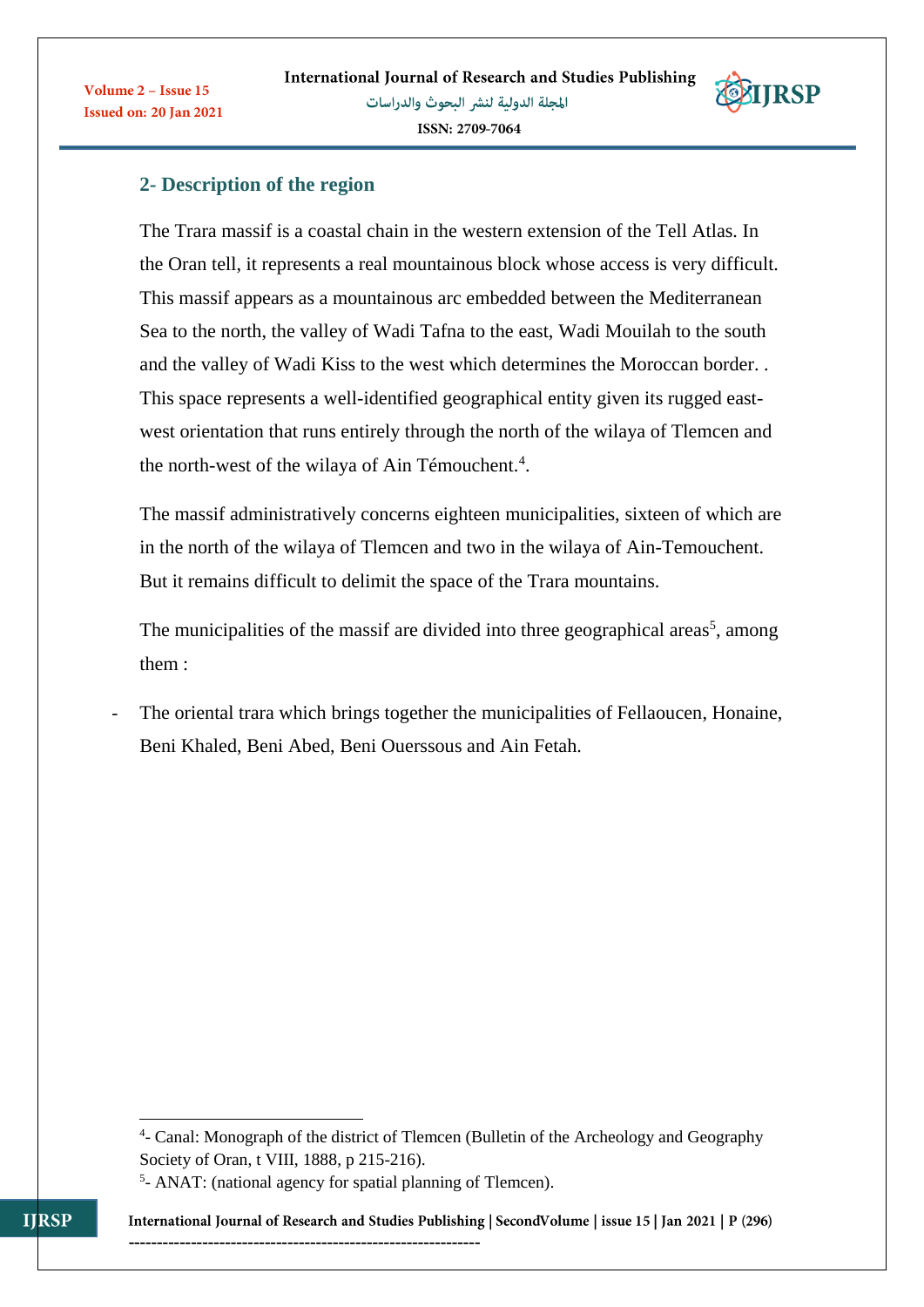### **3- Context and characterization of the space**



#### **Note**:

Like other mountain areas in North Africa, this regional entity is marked by the human environment of Berber origin.<sup>6</sup>, very old and very conservative.

The tribes living in this space gathered since the Middle Ages in a confederation called Trara which bears the same name of this massif, composed of seven tribes of Koumia<sup>7</sup>of Beni Faten and who are: Beni Mshel, Beni Menir, Beni Ouarsous, Beni Khaled, Beni Abed and Beni Rimane.

 6 - Ibn Khaldoun, El iber, t, VI, History of the Berbers, p194.

<sup>7</sup> - Ibid., P 247.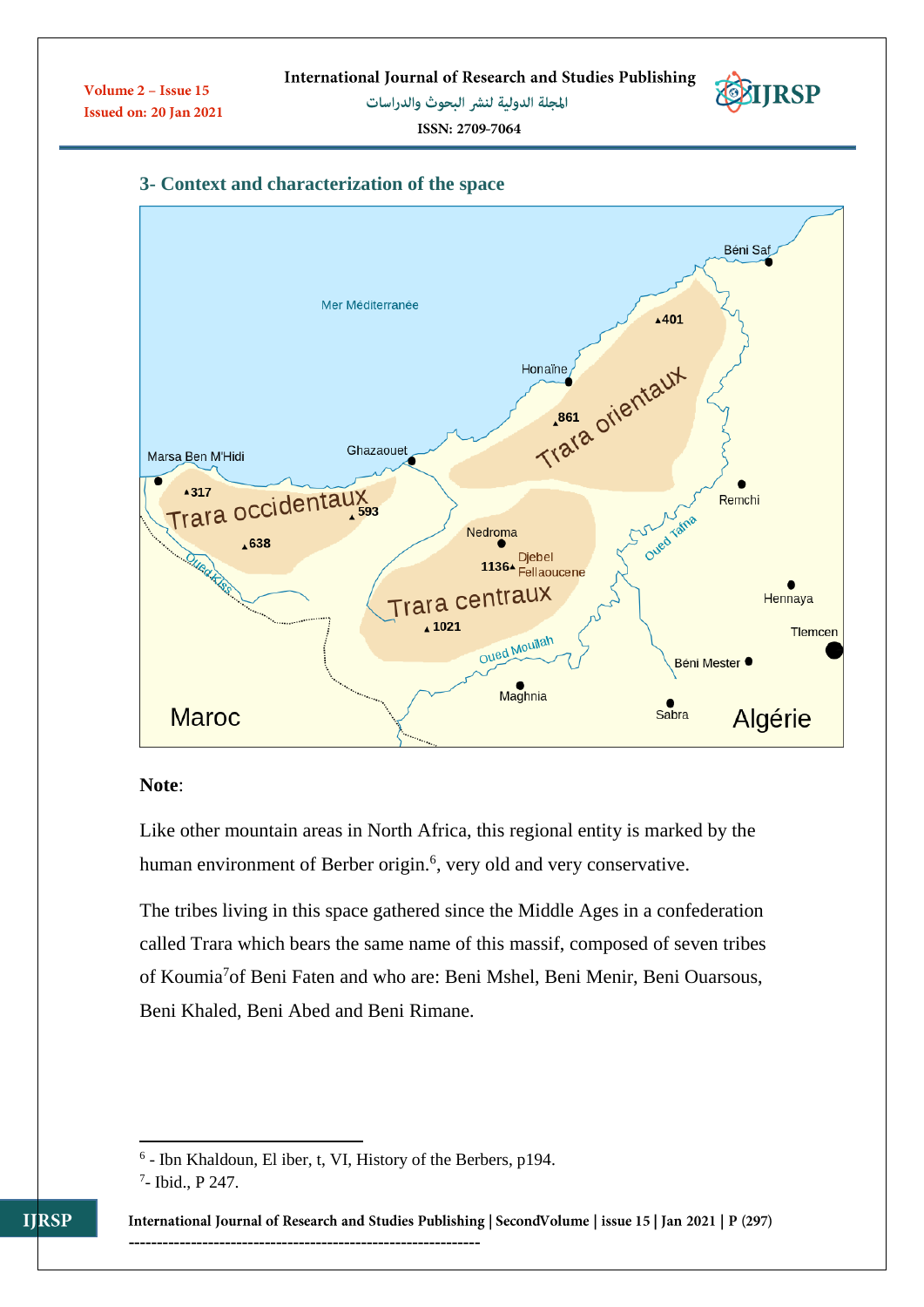

# **4- Discussion**

The history of land ownership marks the degree of historical development of a country and a people. This truth being thus recalled, it becomes possible to announce the plan which will be followed and will include three main parts:

- Land situation of Algeria before occupation.
- Land situation of Algeria during colonial times.
- During independence.
- Current situation.

The first part includes an outline of the Muslim legislation to which attaches not only a historical interest but also a current interest, since many lands are still placed under the statute of Moslem right.<sup>8</sup>

### **4-1 - Overview of Muslim legislation**

--------------------------------------------------------------

Muslim law, which is not based on a codified text but on the holy book (the Koran), and on legal or scholastic oral tradition, does not contain any coherent regulation of land ownership; we only deduce from it various scattered and sometimes contradictory prescriptions.

One of the most famous commentators, Sidi Khalil<sup>9</sup>, summarizes these rules as follows:

- The territories of the conquered countries become Wakf or habous, that is to say they are immobilized. In the case of capitulation, the inhabitants are maintained in possession, except payment of tribute; they can sell or dispose.
- The fact of appropriation, the lands which have not suffered from anyone are "dead" lands; they do not belong to anyone and are acquired by the first occupant

<sup>1</sup> 8 - Zeys.E: Elementary treatise on Algerian Muslim law (Malikite school), A. Jourdan, Algiers. T1 1885.

<sup>&</sup>lt;sup>9</sup> - Khalil Ibn Ishaq al Maliki: The precise of Khalil, translated by Ahmed Harkat, Dar El Fikr, Beirut 1995.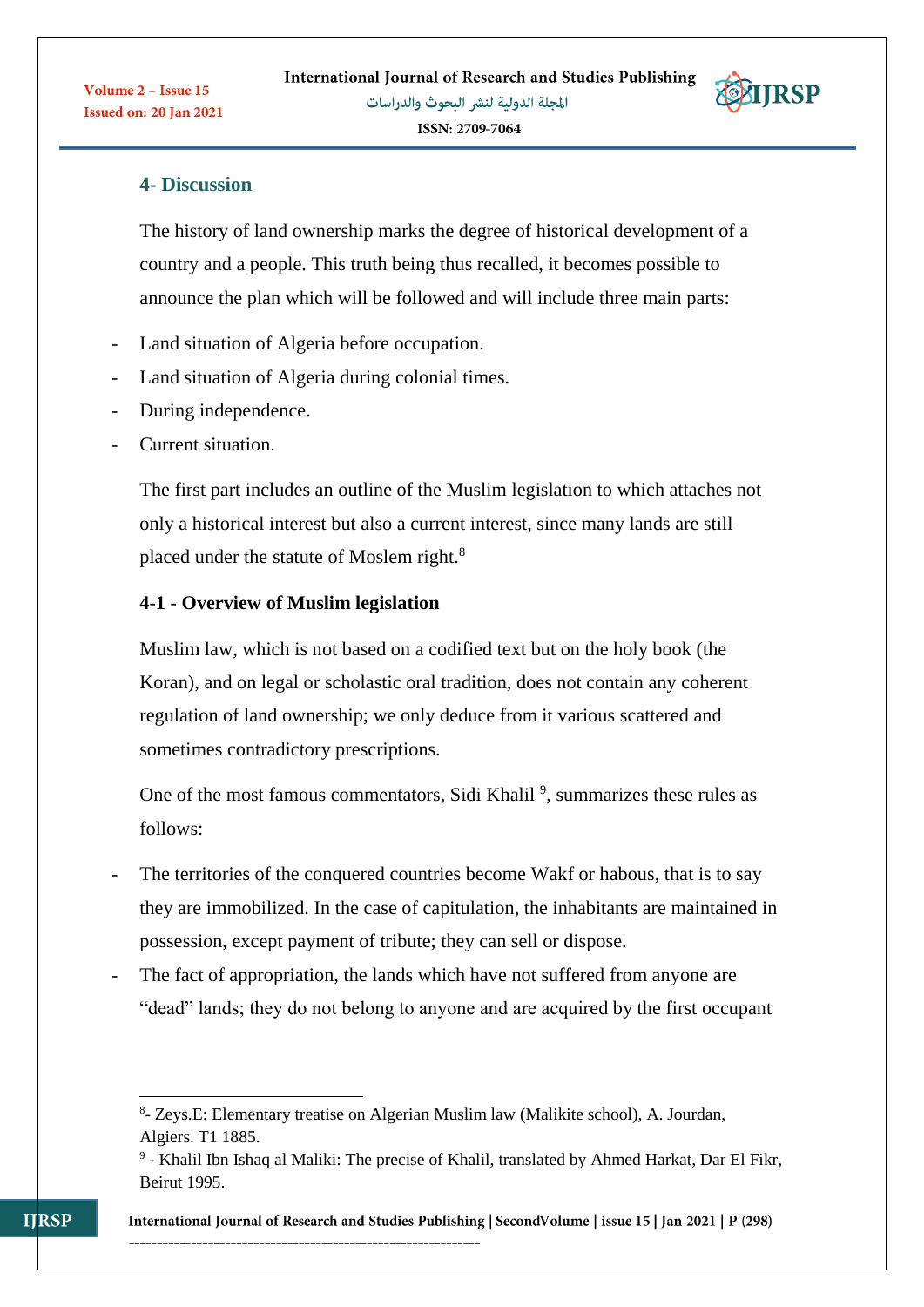**EXTIRSP** 



- Property is still established by means of concessions made by the Sovereign. But productive lands, in countries conquered by force, should be considered only as usufruct for the reason that the conquest immediately immobilizes them for the benefit of the Muslim community.
- To revive a nearby land, other land already in use, we must first obtain the authorization of the sovereign. Without authorization, the occupant can be evicted by the sovereign. As for lands far from inhabited or cultivated lands, they can be revitalized without any authorization.
- The property constituted to be acquired by prescription by justifying an exclusive possession of ten years vis-à-vis a foreigner and forty years vis-à-vis a parent, ally or partner. It can be transmitted by sale, donation or inheritance. It can also be immobilized, in other words constituted habous of a pious and disinterested intention.
- Habous consists in giving usufruct of a thing, for a period equal to that of the thing. $10$
- The buildings constituted habous are inalienable and imprescriptible. The founder may reserve the right to collect the fruits to distribute them among the beneficiaries. Little by little, thanks to this last provision, the habous was diverted from its original destination and used to derogate from the inheritance law instituted by the prophet.
- The law of Chefaà, like the habous, weighed a considerable influence on property; this right allows any joint owner to force a foreign purchaser to retrocede to him, in return for reimbursement of the price, the part which was sold. Chefaà's right must be exercised within a very short period of time, especially in the event that the purchaser gives the co-owner formal notice to rule immediately after his

**<sup>.</sup>** <sup>10</sup>- Mercier. Ernest: The Habous or Wakf code according to Muslim legislation, imp.D. Braham. Constantine 1899.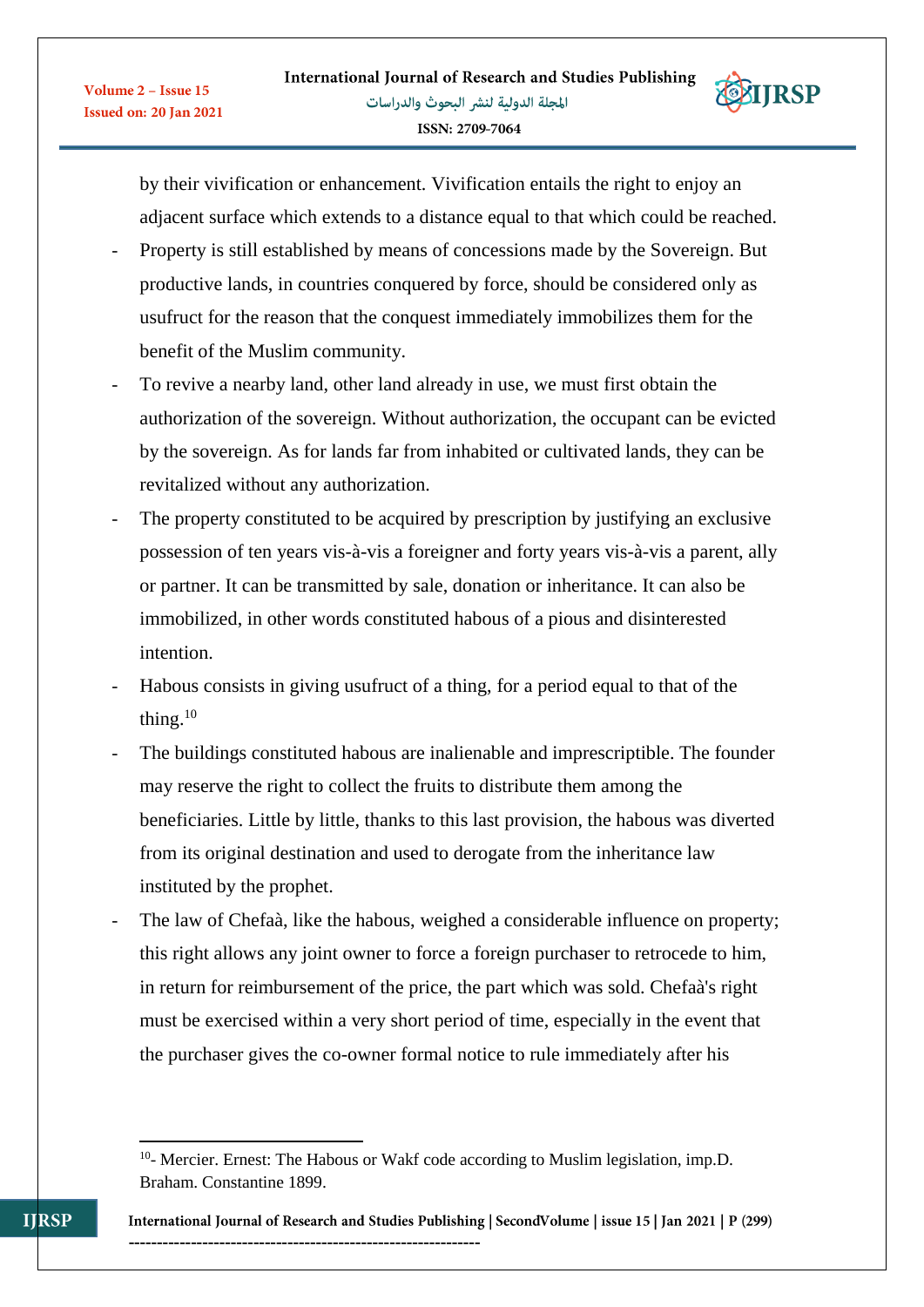**STIRSP** 



As can be seen, Muslim legislation does not provide any precaution to protect third parties against fraud; it favors immobilization by habous and joint possession by Chefaà.<sup>12</sup>

# **4-2- State of property in Algeria during the Ottoman period**

The de facto situation of Algerian property at the time of the French conquest had its origin in the "Kabyle kanouns, otherwise known as Azerf"<sup>13</sup>, Muslim law as we saw in the previous paragraph, the various customs resulting from the mixture of Muslim laws and Kabyle Kanouns, and doctrines established by the Turkish government. The various tribes which constituted independent social and ethnic units were not placed under an identical regime; they could be divided into four categories which are namely: $14$ 

- Which were established in Beylik or state land. They were installed in Makhzen territories.
- They owned Melk territories.
- They occupied Arch or Sebega territories.

--------------------------------------------------------------

# **4-1-1- Beylik Territory**

**.** 

The Turkish government was the owner of vast territories, designated in the department of Constantine under the name of Azel, which it disposed of to the best of its interests: sometimes it received the income directly in the form of renting,

<sup>&</sup>lt;sup>11</sup> - Busson de jenssens Gérard: Contribution to the study of Habous Publics algériens, typed thesis, Algiers 1950.

<sup>&</sup>lt;sup>12</sup>- Worms: Research on the conditions of land ownership in Muslim countries. Asian Journal, Javier 1844.

<sup>&</sup>lt;sup>13</sup> - De Foucauld.Ch: Touerg-French Dictionary, Hoggar dialect, vol 4, Imprimerie Nationale, Paris 1958.

<sup>&</sup>lt;sup>14</sup> - Gallissot.René: The mode of ownership of Algerian lands in 1830, in BIH, n<sup>o</sup> 01, Algiers 1965.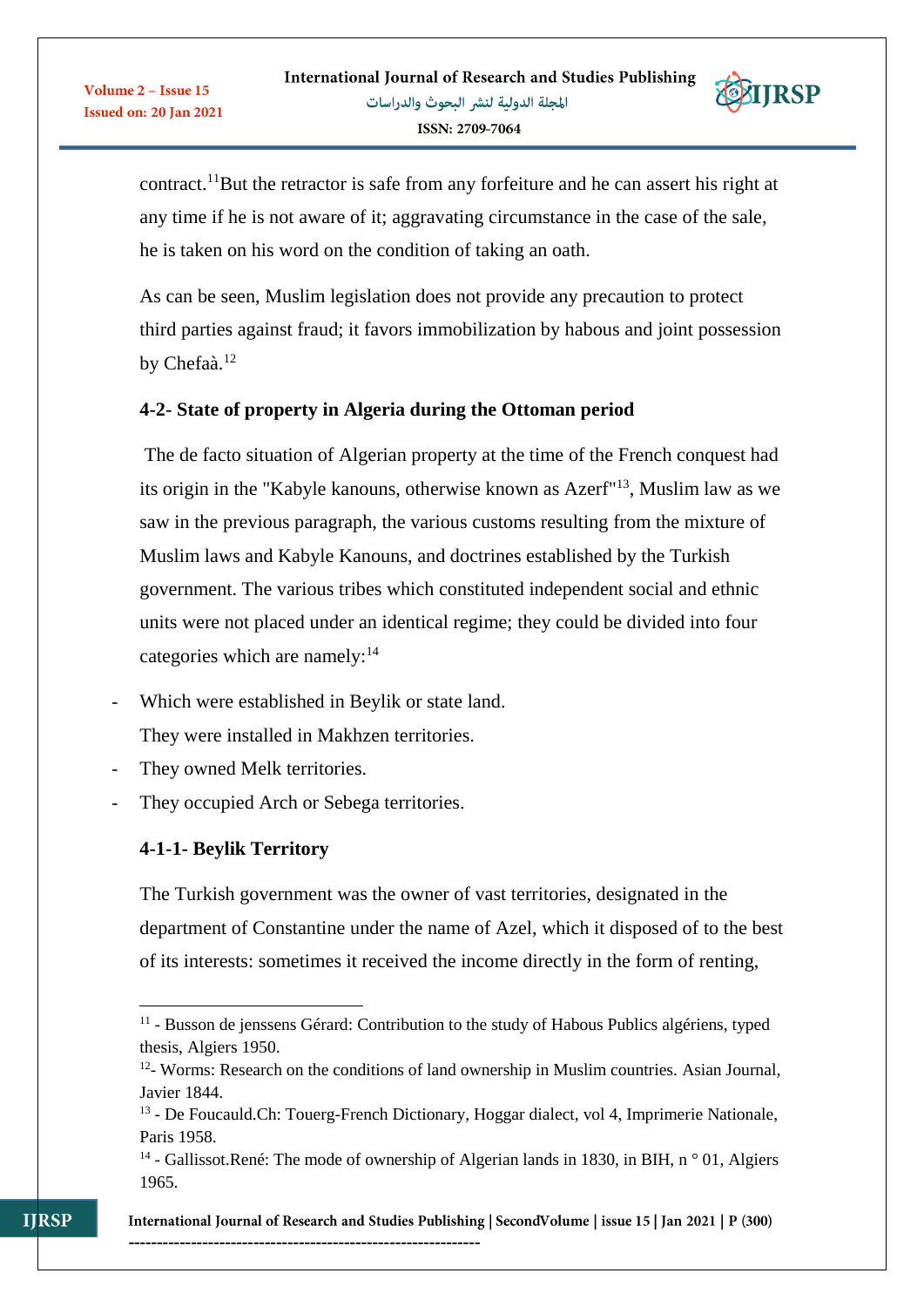

sometimes it allocated it. as the prerogative of a prince, an official or even a public service. The natives who occupied them were simple sharecroppers; they paid a rent  $(h'kor)^{15}$ , plus tax. In addition, they owed a number of chores and more or less optional services. The beylik also had the disposal of dead lands as long as they were not the object of any vivification.

# **4-1-2- Makhzen territory**

Volume 2 - Issue 15

**Issued on: 20 Jan 2021** 

The military forces available to the Turks to keep the country under their domination were few; to make up for it, they had formed military colonies known as the Makhzen. Taking advantage of the disorders reigning in the country sometimes favoring them for the needs of their policy, they seized the territory of the rebel tribes or those who refused to pay the tax, confiscated it and the attribution to the people of Makhzen.<sup>16</sup>

A treaty then intervening between the representative of the government and the admitted indigenous families entered the Makhzen. Each head of the family received a lot of land, working tools, weapons and a horse. In exchange, he undertook to provide, at any requisition, a military service organized under the orders of the caïd, consisting in ensuring both the repression of insurrectionary movements and the collection of taxes.

The territorial concessions made to the people of the Makhzen, apart from being always terminable at the will of the government for failure to fulfill the conditions imposed, did not attribute rights to their beneficiaries by any uniform; in some tribes, the natives could dispose of the lands received known to their own property, alienate them, share them; in others, on the contrary, and this was the general rule, they were placed in the state of simple possessors, unable either to cede their right of use to a stranger, or to transmit them by death to others than

--------------------------------------------------------------

**.** 

<sup>&</sup>lt;sup>15</sup> - Nouchi: Survey on the standard of living of Constantinian rural populations from the conquest to 1919, Tunis 1960.

<sup>&</sup>lt;sup>16</sup> - Pouyanne.R: Land ownership in pre-colonial Algeria, Jourdan.ch, Algiers 1954.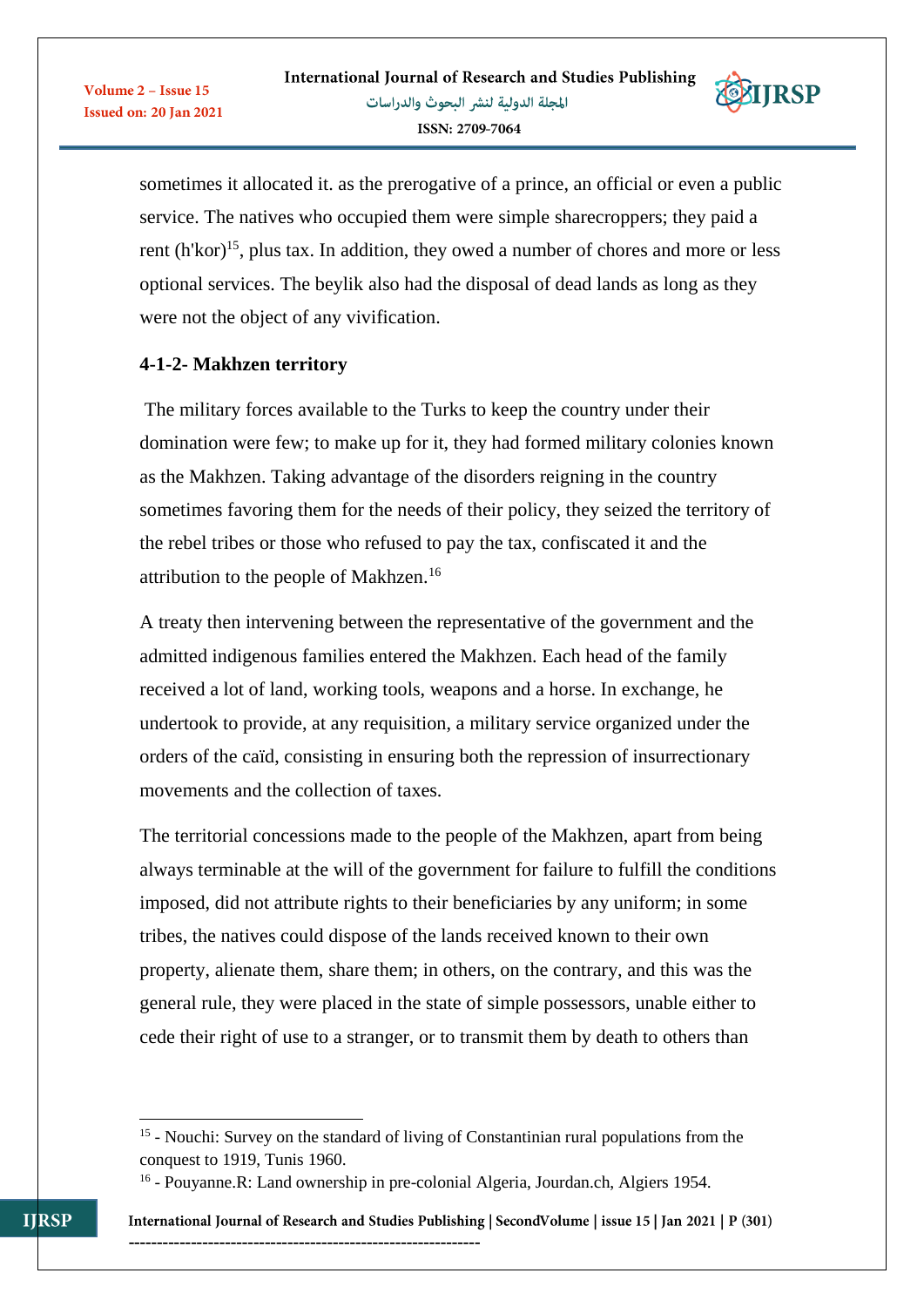**STIRSP** 

their male descendants. In short, in the Makhzen tribes, possession of the land was essentially precarious.<sup>17</sup>

# **4-1-3- Melk Territory**

Melk lands belonged to the occupants of the land, they were free, alienable at the will of the possessor, subject to common law, giving the one who owns them the right to dispose of and enjoy them in the most absolute manner. . They were frequently owned in the state of joint ownership by a large family, especially in Arab countries, because on the contrary in Kabylia, the taste for private possession will manifest itself in the division, branch by branch, of a single tree.  $1<sup>8</sup>$ 

Owing to the almost permanent state of war which existed among the tribes and the difficulties encountered in their preservation, the titles which established the ownership of these lands were few. This emerges clearly from our inspection of the archives of the region of trara, which confirms that certain families loyal to the Turkish regime, are based on old deeds of the properties which date in 1796, authenticated by Bey Ali Qarabaghli<sup>19</sup>We also mention the and the territory of the marabout tribes<sup>20</sup> acquired by the saints who dominated at the time the region of Trara, as well as the property of the Chorfa which was delegated by the population to the Sheikh and his descendants.<sup>21</sup>However, due to the frequent conflicts between farmers in the region, we concluded that most of the melk lands are drawn up by masters of the brotherhoods (zaouia), without official character and always suspected of falsification, they offered no guarantee. In addition, for lack of precise indications, they could only be applied on the spot with the broadest tolerance. Moreover, Melk property was based on a written title or on simple

**<sup>.</sup>** <sup>17</sup> - Saidouni.Nacerdine: Rural Algiers at the end of the Ottoman era (1791-1830), Dar El Gharb El Islami, Beirut 2001.

<sup>&</sup>lt;sup>18</sup> - Eugene.Daumas: Mœurs et Coutumes de l'Algérie, Ed / Sindbad, Paris 1982.

<sup>&</sup>lt;sup>19</sup> - Rousseau: Chronicle of Beylik d'Oran, Algiers 1854, in 8, pp 27-28.

<sup>&</sup>lt;sup>20</sup>- Rinn, L: Marabouts de Khouans, Algiers 1884, ed. Adolphe Jourdan, p 15.

<sup>&</sup>lt;sup>21</sup>- See Pellissier de Raynaud, Annales algériennes, t III, p 188; canal, Monograph of the district of Tlemcen (Bulletin of the society of archeology and geography of Oran, t VII 1887.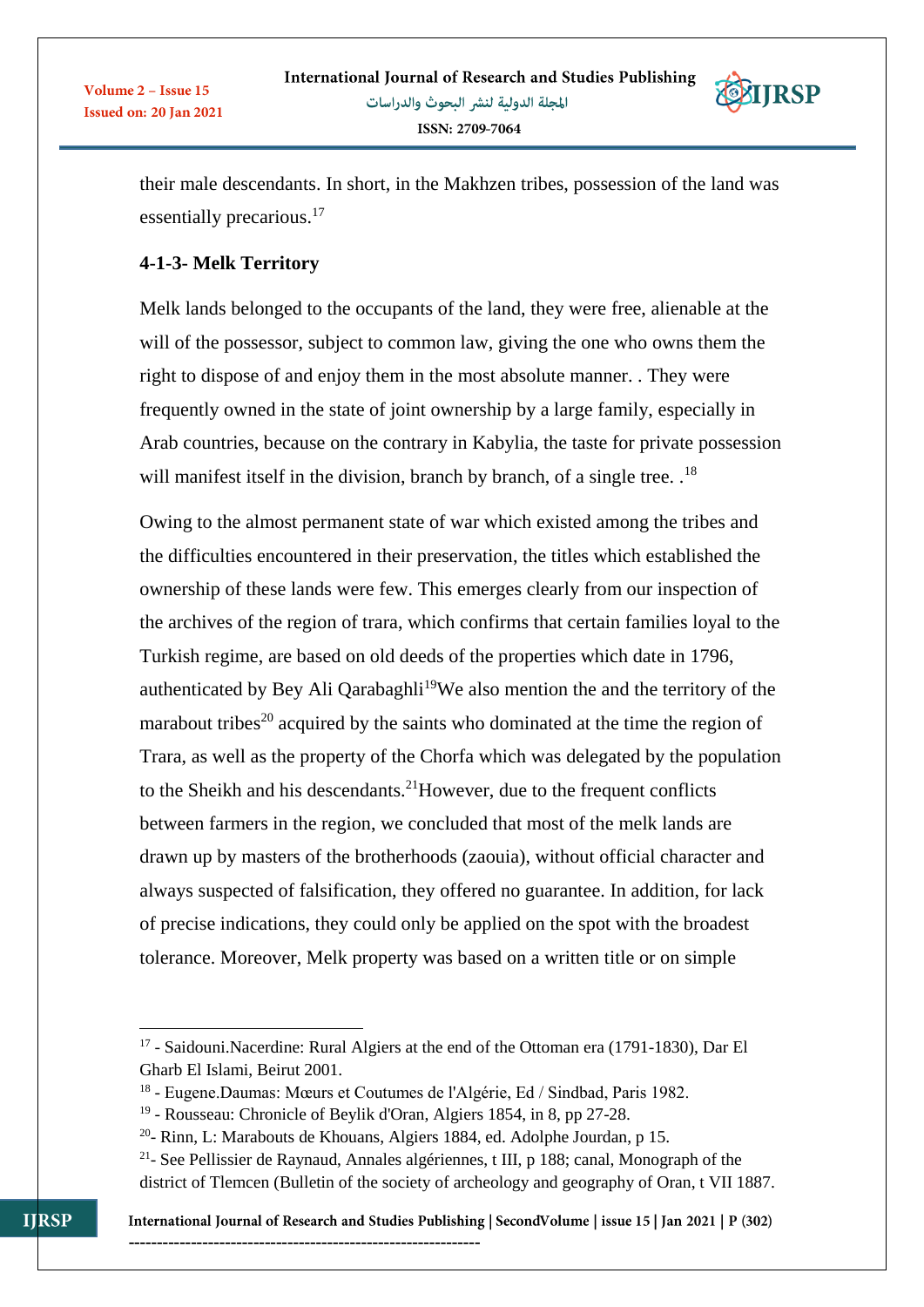

possession, which was the most general case, its consistency was always poorly defined.

# **4-1-4- Arch or Sabega territory**

We have defined this particular tenure as follows:

The bottom of the Arch or Sabega property was deemed to belong to the sovereign who left the use of it to the tribe.<sup>22</sup>She used this enjoyment as she saw fit, but without being able to alienate the substance. Each tribe was free to adopt a particular mode of enjoyment, according to the needs or the necessity of the community.

However, the more or less general rule was that any member of the tribe was entitled to the enjoyment of the areas which he was able to develop. The first occupant retained this enjoyment of the land, as long as he could continue to vivify it, and he transmitted it under the same conditions to these male heirs in direct line. This transmission sometimes even took place in a collateral line in the absence of direct heirs.

There were therefore in Algeria, before 1830, two kinds of properties: on the one hand, the Melk, well owned privately, governed by the statutes of Muslim law, on the other side Bled el Arch, the land of the tribe , quite impersonal, possessed by communities and governed by local customs, resulting from local necessities.<sup>23</sup>

### **4-2- Colonial legal situation of land**

--------------------------------------------------------------

Before turning to the examination of the current situation of the land, it would be advisable to evoke and follow from the origin the evolution and the transformation of the legal status of the property.<sup>24</sup>. This is what is commonly called the land history of Algeria and which consists in analyzing the various measures taken in

1

<sup>&</sup>lt;sup>22</sup>- Desne de Chavigny: Collective land in Algeria and Tunisia, imp. Central 1912.

<sup>&</sup>lt;sup>23</sup> -Benachenhou.A: Land regimes and agrarian structures in the Maghreb, Algiers 1975.

<sup>&</sup>lt;sup>24</sup> - Godin: The land tenure of Algeria, in the legislative work of France in Algeria, Paris 1930.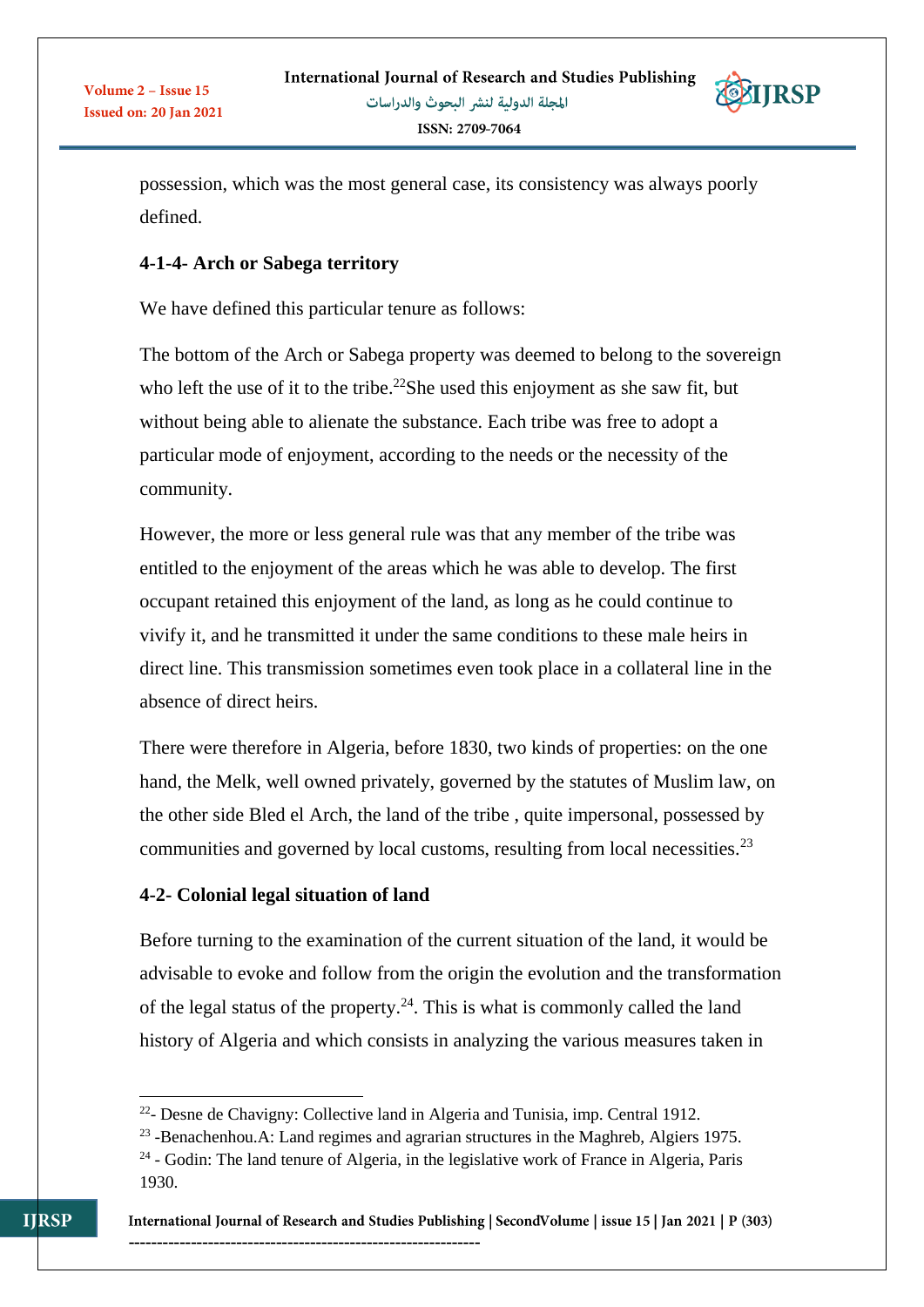

both the regulatory and legislative fields from 1830 to the present day. Three texts are of particular importance:

- The law of June 16, 1851, which defined the public and private domains of the state, departments and municipalities.
- The Sénatus-consult of April 22, 1863 which declares the tribes owners of the territories of which they had the permanent and traditional enjoyment in whatever capacity (Arch land) and prescribes the delimitation of their territories, their distribution between the different douars of each tribe , the determination of communal property and the recognition of state property, then the establishment of individual property.<sup>25</sup>
- **The law of July 26, 1873, the purpose of which should be specified**: 26
- Put indigenous property under the regime of French law, recognize and establish individual rights in the Melk territory.
- Constitute individual property in collective territories.
- In either case, issue to the beneficiaries the titles forming the starting point of the property.

With this law was born the theory of francization according to which any francized land definitively passes under the real French status. It should also be noted that the francization of the land has no effect on the personal status of the owner when he is Muslim. The latter therefore retains its personal status which, as we know, governs in particular the status of persons, inheritance law, matrimonial regime, etc. Other texts would still be known, in particular the laws of February 26, 1897, August 4, 1926 and June 16, 1951.

The domain of the state: whose composition is indicated by article 04 of the law of 16/6/1951 includes:

--------------------------------------------------------------

1

 $2<sup>25</sup>$  - Alain Sainte Marie: The Sénatus-Consulte application of 22/4/1863 in the province of Algiers, multigraphie thesis, Nice.

 $26$  - Carrete and Warnier: Notice on the territorial division of Algeria, table e the situation..., T.1844-1845.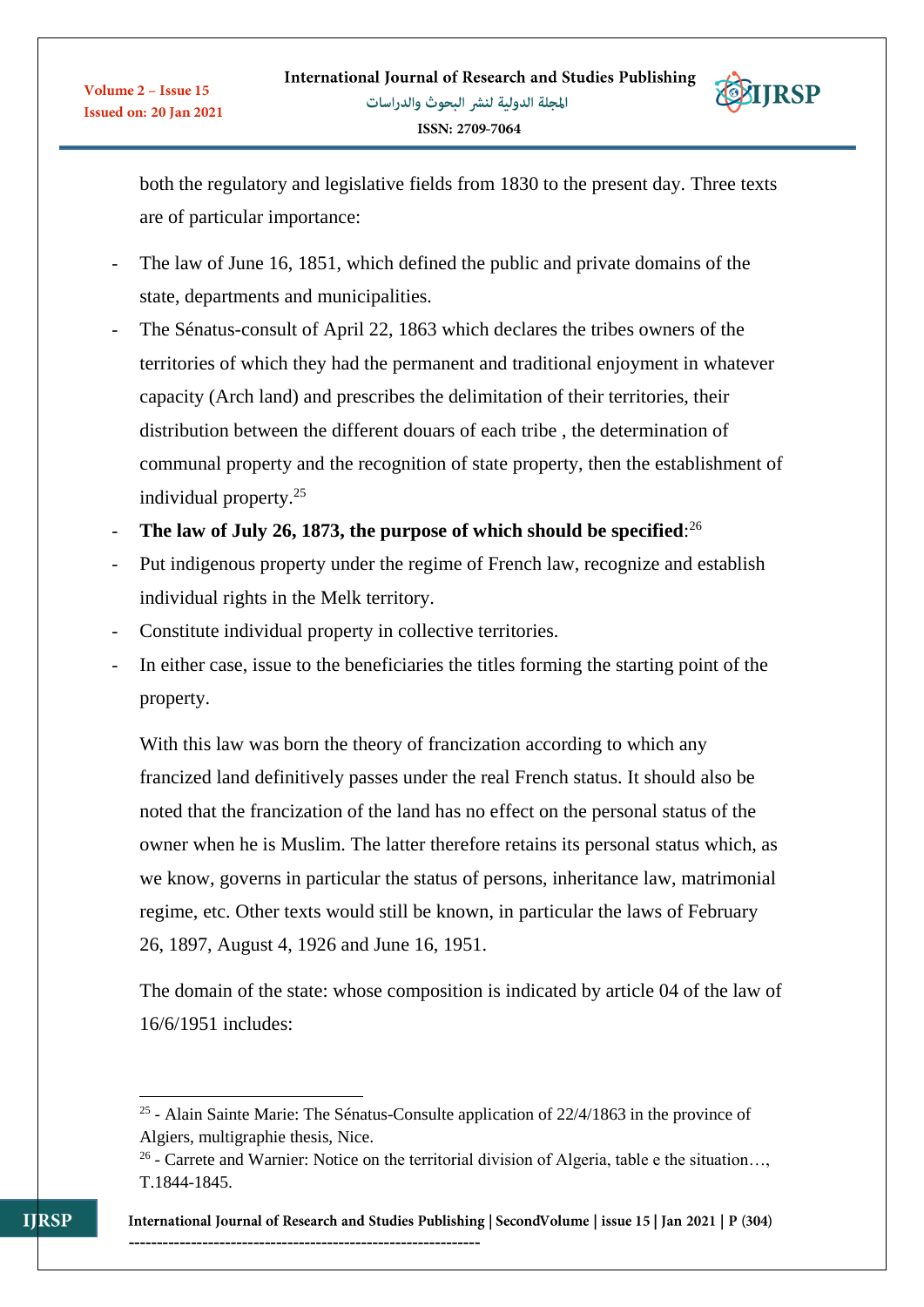**EXTIRSP** 

The goods that the civil code attributes to the state, the goods coming from beylik, the sequestered goods, the woods and forests.

State property can be alienated, granted, leased or used for public services. The communal domain: includes, apart from the buildings assigned to services, the goods declared communal property by French legislation, as well as the allocations taken from the state domain, which are made to them free of charge or at a reduced price. A very important area is that which, following the operations of the Sénatus-Consulte, was assigned to the douars considered by Algerian legislation as sections of municipalities with their own legal personality. These goods, which are for the most part made up of rangelands, cannot be alienated by the "djemââs"<sup>27</sup>and unless authorized by the Governor General or by decree following the building determined by expertise. They can also be rented. Practically the duration of these rentals does not exceed 18 years. The lands of private property: since the law of 07/26/1873 includes two main

subdivisions: the French lands and the non-French lands.

French buildings, except for a few reservations, are subject to all the requirements of French law and disputes to which they may give rise are decided by French or Muslim courts. The character of French land is indelible. Contrary to what the legislator had decided on June 16, 1851, this character remains, even though the land passes from the hands of a French owner to those of a purchaser who remains subject to Muslim status. But among the French lands, a distinction is still to be made:

Some, in fact, are francized and purged; the others simply francized, thus making possible the conflict between the French legislation and the Moslem legislation which ignores the system of publication of the contracts so that the rights prior to the title continue to subsist without other conditions than those required by the Moslem law. This survival is moreover more theoretical than practical and should not exaggerate the importance which decreases with the effect of time.

International Journal of Research and Studies Publishing | SecondVolume | issue 15 | Jan 2021 | P (305) --------------------------------------------------------------

**.** 

Volume 2 - Issue 15

**Issued on: 20 Jan 2021** 

<sup>&</sup>lt;sup>27</sup>-Peas. J: North Africa, the evolution of the natives; paris, puf 1964.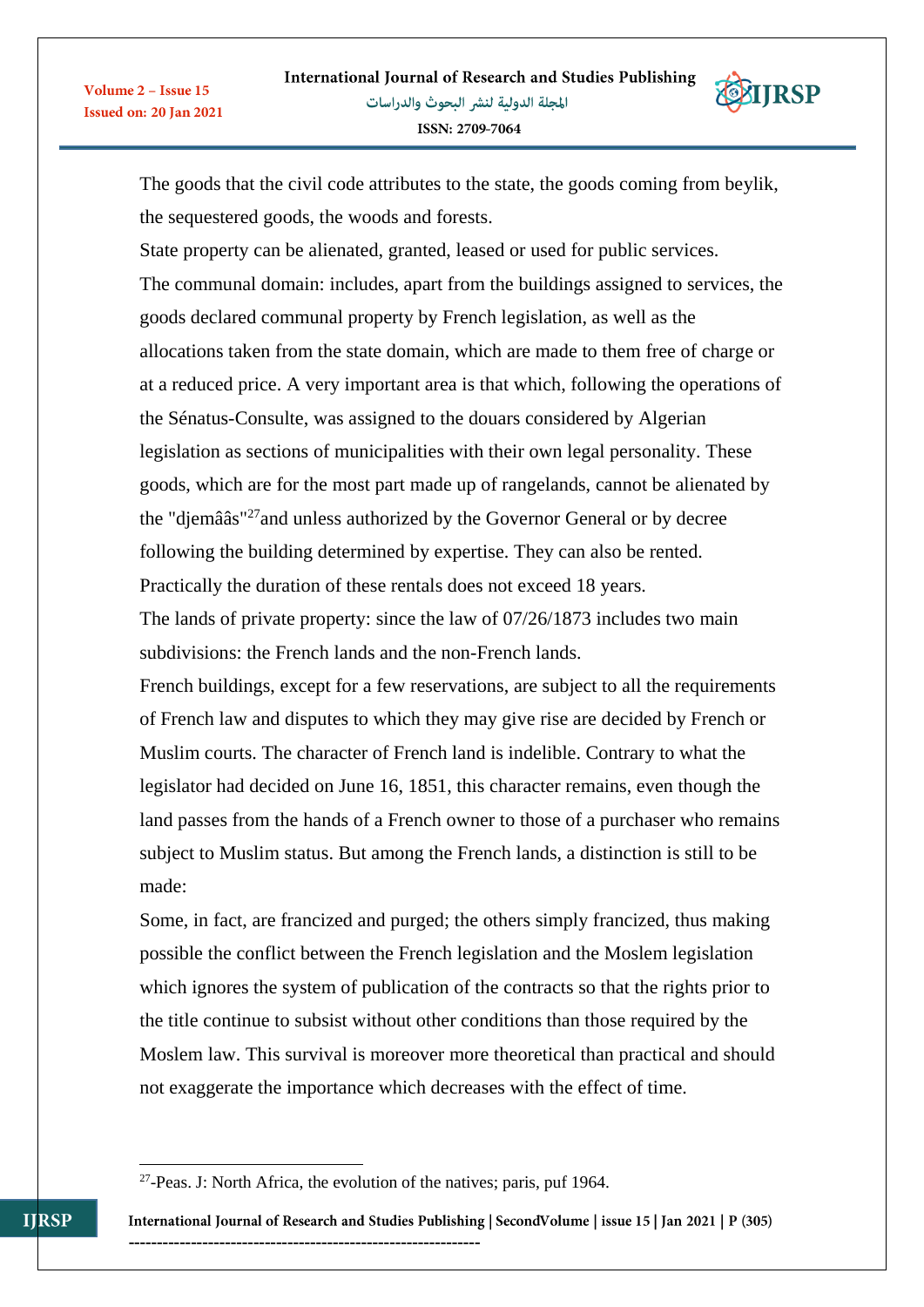**SEIRSP** 



a certain number of years protected from any claim based on a right prior to its francization. It is however correct that speculators or bona fide rights holders retain the possibility of asserting such rights.

# **4-2-1- The Melk lands:**

Volume 2 - Issue 15

**Issued on: 20 Jan 2021** 

The characteristics of this form of tenure are hardly modified, it is a question of the physical and legal identification which was always so imprecise with the joint ownership in Arab countries and the fragmentation in Kabylia following the increase of the population. We know that joint ownership is due to several causes: to the Muslim inheritance law which calls for a considerable number of heirs, to the constitution of the Muslim family which professes great respect for the patriarchal authority of its head, finally to the disposal populations which, by practicing a common life, can support themselves more easily. This situation is one of the main causes of the underdevelopment of the Melk lands. Moreover, it is not special to Algeria.<sup>28</sup>

An evolved land tenure system obviously cannot accommodate such divisions. However, the investigation procedures instituted by the land laws and which have the effect of francizing the Melk lands only provide a temporary remedy to this situation. Clarified, often simply by the purge attached to said procedures, joint ownership does not take long to be reborn after a certain number of years. There is even the pretension that it was aggravated by the francization which operates, through title deeds, a way of crystallization of revealed quotas. The legislator therefore provided for the possibility of subjecting formerly francised lands to new inquiries, no doubt believing that the only solution to the problem could be found only in measures of periodic review and purges.

### **4-2-2- Arch or sabega lands:**

These are lands devolved to the tribes, by virtue of the principle laid down by the Sénatus-Consulte of 1863 according to which these communities were declared

**.** 

<sup>&</sup>lt;sup>28</sup>- Yves. Married. Adeline: Algerian Memory, Ed / Ellipses Marketing, Paris 2005.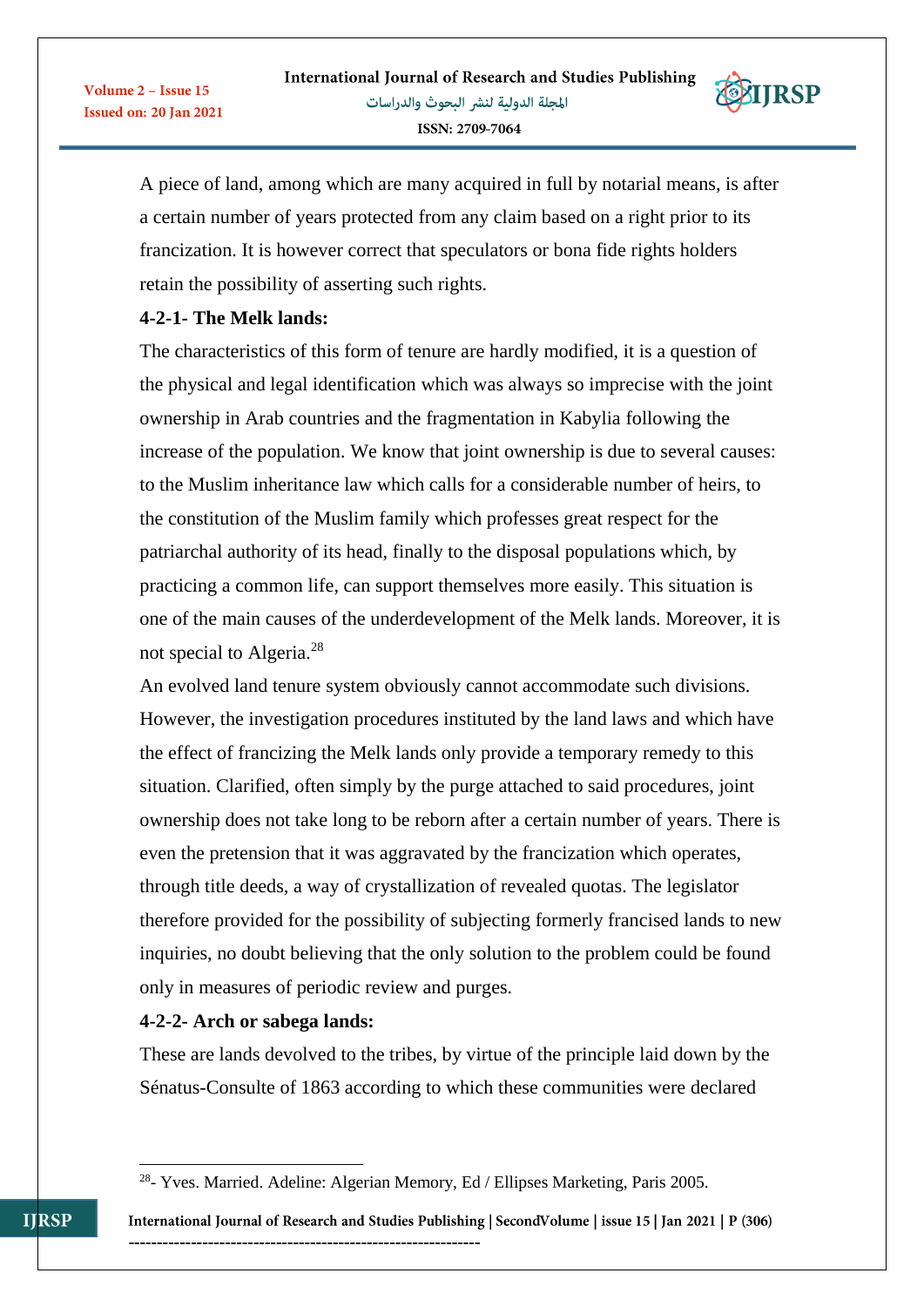**EXTIRSP** 

indisputable owners of the lands of which they had permanent and traditional enjoyment.<sup>29</sup>

The tribu- or rather the douar- owns the eminent domain; members of the tribe by exercising the usufruct, special usufruct which can lead to private appropriation taking into account the special characteristics of the arch land. which can be summarized as follows:

Inalienability.

Volume 2 - Issue 15

**Issued on: 20 Jan 2021** 

- Obligation to invigorate the soil to preserve its enjoyment.
- Transformation of the earth from evil to male in direct line.
- Prohibition of any contract involving title to property.
- Exclusive competence of the administrative authority in the settlement of disputes relating to this category of land.
- Joint ownership rare or very reduced due to the method of devolution.
- Arch land can only become private property following a partial investigation requested by its occupant or by a European or Muslim purchaser; the acquisition can only take place under a suspensive condition. The title deed issued following this French procedure forms the starting point of the property. As the administration can also, when an overriding interest justifies it, proceed in collective territory to general inquiries leading to the issuance of property titles of force identical to those issued following partial procedures.

# **4-3- State of land ownership during independence:**

The old land organization thus reconciled collective management of agricultural space and individual appropriation of the land. The colonial period will brutally disrupt this organization. The colonization of the territory will be based on the development of a so-called useful agricultural area specializing regions in speculative and cash crops.

**<sup>.</sup>** <sup>29</sup> -Addi.Lahouari: from pre-colonial Algeria to colonial Algeria, Ed / Enal, Algiers 1985.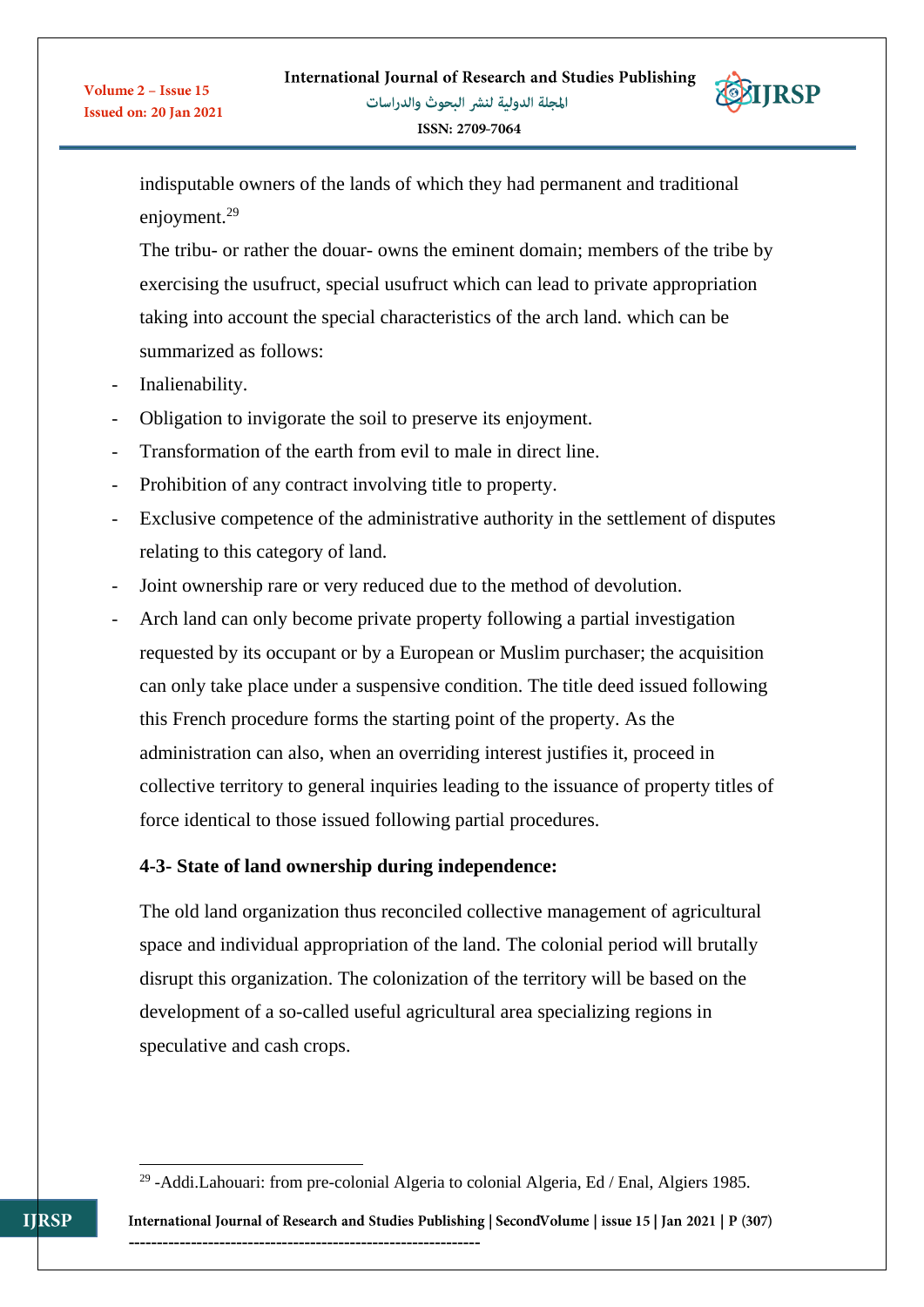

It will develop - land laws - a mode of land ownership which essentially aimed at transforming previous social forms of organization of agricultural activity (collective organization, family / tribal).<sup>30</sup>It has encouraged the development of large land holdings in Algeria. The modes of exploitation and land ownership that were promoted by colonization have considerably slowed down or postponed the process of constituting an Algerian peasantry with permanent title deeds in the modern sense of the term. At the end of the liberation struggle, the peasantry is in the minority. The Algerian fellahs are represented by uprooted populations, formed mainly of agricultural workers, seasonal workers, rural unemployed and khammes.<sup>31</sup>In this sense, self-management and the collective mode of land use that they imposed in 1963 are not by historical accident.

The agrarian structures, the modes of land use as well as the forms of land ownership to promote evolve under the pressure of several factors, managed by two fundamental statutes.

**4-3-1- Private status lands**: evolved to around 5.4 million ha (65% of the UAA), they have been totally ignored by agricultural policies and the various development plans. These lands are generally of lower quality than those in the state domain or are located in difficult areas (mountains, low rainfall, etc.); this is what explains their non-appropriation by the colonists, they remain until now managed by the system of joint ownership, the only reforms that have affected them directly are as consequences:

**4-3-1-1**- The Agrarian Revolution of 1971: among other provisions, it introduced the limitation of large private property by nationalizing land to subsequently distribute it to landless peasants.<sup>32</sup>These have benefited from a right of perpetual enjoyment for a cooperative operation. Let us recall that in the region of Trara,

--------------------------------------------------------------

International Journal of Research and Studies Publishing | SecondVolume | issue 15 | Jan 2021 | P (308)

1

Volume 2 - Issue 15

**Issued on: 20 Jan 2021** 

<sup>&</sup>lt;sup>30</sup>- Hemlin.M: Colonial concessions, study on the modes of alienation of colonial lands in Algeria, Paris. Rousseau 1886.

<sup>&</sup>lt;sup>31</sup> - Djilali.Sari: The dispossession of the fellahs, Algiers 1975.

 $32$  - Decree n  $\degree$  71/173 of 01/01/1971 on the law of the agrarian revolution.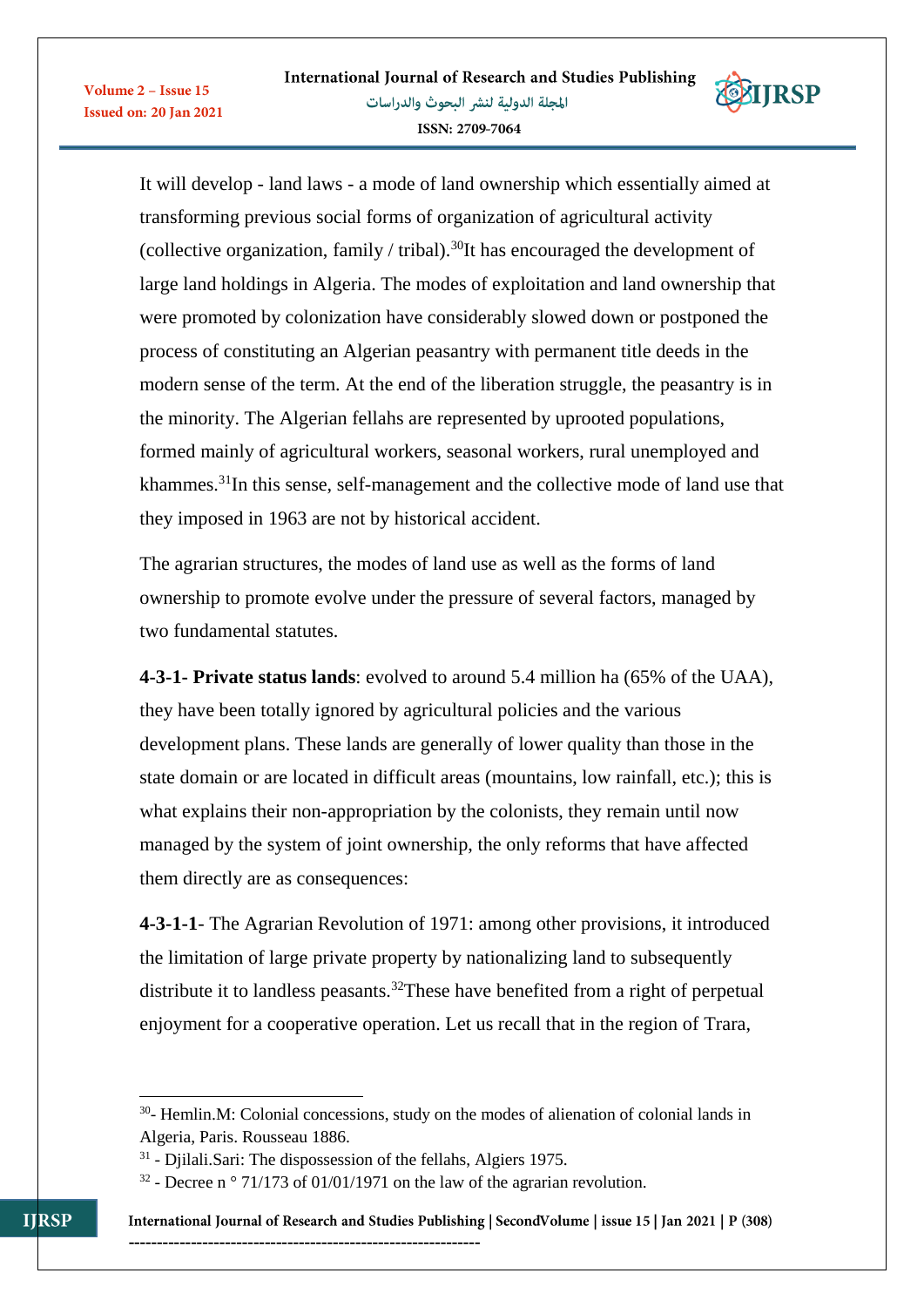

nationalization affected only the plains located in the locality of Beni ouersous (La Tafna) and properties known as "absenteeists".

**4-3-1-2**- The 1990 land orientation law: in addition to general guidelines, it lays down the principle of restitution of land to nationalized owners twenty years later.<sup>33</sup> This provision has also generated many conflicts between these initial owners, the beneficiaries who have exploited these same lands since their nationalization and the administration.

The main problems facing these private lands are:

- Their marginalization from national agricultural development programs for decades.

- Joint ownership, a fairly widespread practice among Algerian families, is a vestige of customary law and seriously blocks investment and the birth of a land market.

- Fragmentation, it results from previous divisions (after inheritance) following the application of Muslim law. As a result, large areas and sometimes entire regions are abandoned. In the absence of legislation protecting farming, the problem remains unresolved.

**4-3-2-**Public status lands: are considered agricultural land belonging to the state. Those abandoned by the colonists at independence and therefore declared "vacant property" and all those which were the property of the colonial power. Estimated at around 3 million hectares, they are the most fertile in Algeria and those which have benefited from the investments of the colonial power.

**4-3-2-1**- Self-management in 1962: established as soon as the colonists left, it entrusts abandoned land to groups of peasants, ex-workers of colonial farms, who

**.** 

 $33$  - Law n  $\degree$  90/25 of 08/11/1990 relating to land orientation.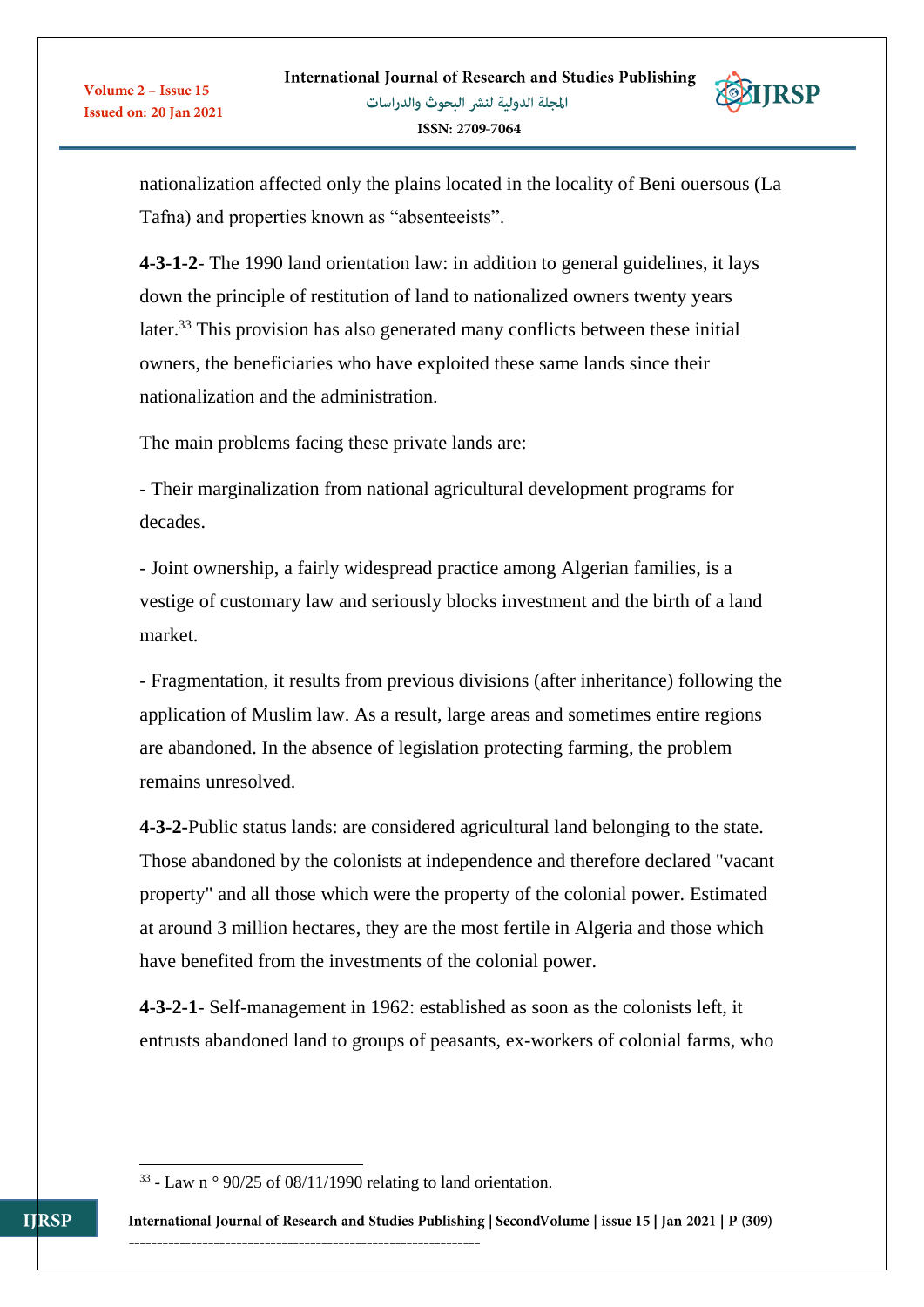**STIRSP** 



are organized into "management committees"<sup>34</sup>. These lands are inalienable, imprescriptible and elusive; even partial or total rental is strictly prohibited.

**4-3-2-2**- restructuring of the public agricultural sector (1981 to 1983) and standardization of legal ownership of the public sector (1984): the first aimed at restructuring the land holdings of farms by reducing the surface area<sup>35</sup>; the new entities are called "socialist agricultural estates" or DAS. The second aimed to standardize ownership within the public sector (a single category, the DAS) and to establish the right of perpetual enjoyment of the land allocated with, however, an operation closely linked to the administration.

**4-3-2-3**- Reorganization of the agricultural public sector in 1987: in a context of creeping liberalization and to secure and empower and free the initiatives of farmers<sup>36</sup>

A law (87/19) which reaffirms the irreversible ownership of the State over agricultural land in the national domain, granting to producers constituted in collectives, a right of perpetual use over all the land allocated and a right of ownership over all property constituting the heritage of the holding other than land. These rights granted in joint possession and in equal shares between the beneficiaries are transferable, assignable and seizable. Of course, these changes are made after dissolution of the DAS. The new entities formed correspond to civil societies of natural persons and are called Collective Agricultural Enterprise (EAC). For practical reasons, individual companies are also created (EAI).

### **4- 4- Current situation**:

This brief review shows a succession of agrarian reforms, but none have made it possible to improve the performance of national agriculture.

The public land heritage is still under the regime of the law of 1987, the 1990s marked by great political instability and a deterioration of the security situation in

--------------------------------------------------------------

**.** 

Volume 2 - Issue 15

**Issued on: 20 Jan 2021** 

<sup>&</sup>lt;sup>34</sup> - Official Journal n<sup>o</sup> 12 of 25/08/1962 (see decree n<sup>o</sup> 02/62 of 22/10/1962).

 $35$  - Law n  $\circ$  18/83 of 13/08/1981 relating to the acquisition of property.

 $36$  - Law n  $\degree$  87/83 of 08/12/1987 on the methods of exploitation of agricultural land.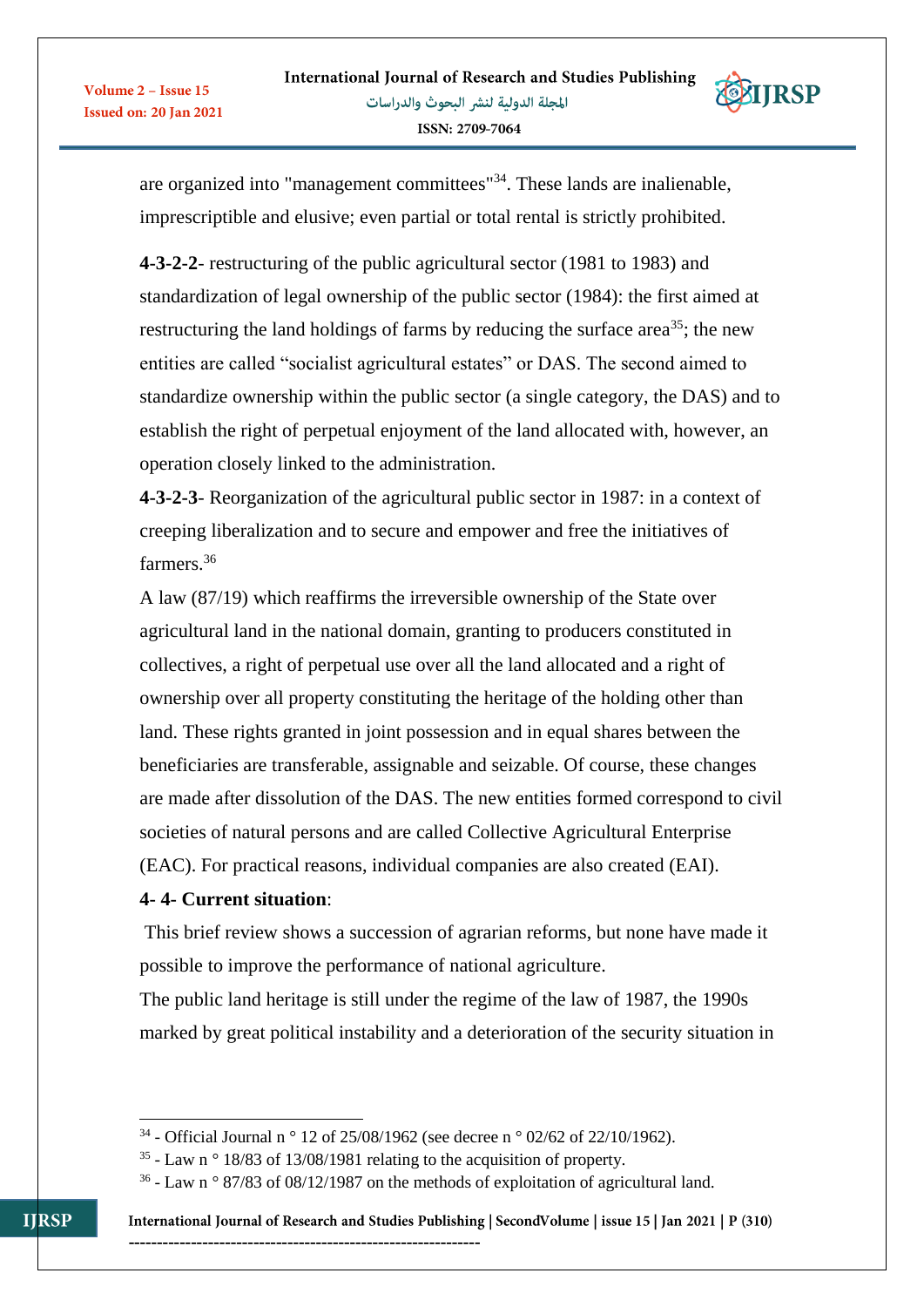**EXITRSP** 





And besides, the current land tenure system for the agricultural heritage of the state is considered as an opening towards privatization under the social cover of strengthening the link of the farmer to the land and securing the land. For some observers, everything that has been done in land policy since the 1980s is only a prelude to inevitable privatization. Moreover, a secret privatization would, according to them, be well underway because the total failure of the administration in recent years in the control and protection of public agricultural land assets has led to numerous overruns that some hoping have been legalized.

In fact, in addition to the many imperfections of this law, the beneficiaries kept a report of suspicion with regard to the state owner; this feeling is all the stronger since it was reinforced by the restitution in 1990 of the nationalized lands. The perpetual, collective and relatively abstract right of enjoyment was therefore not at all reassuring. Moreover, in the popular imagination, the notion of "public" refers to a property over which one has no power, or even more seriously a property without an owner. Currently, and for several months, a new law is awaiting adoption. It eliminates the option of sale following the decision of the Head of State and recommends granting a right of concession to civil companies whose members receive transferable shares,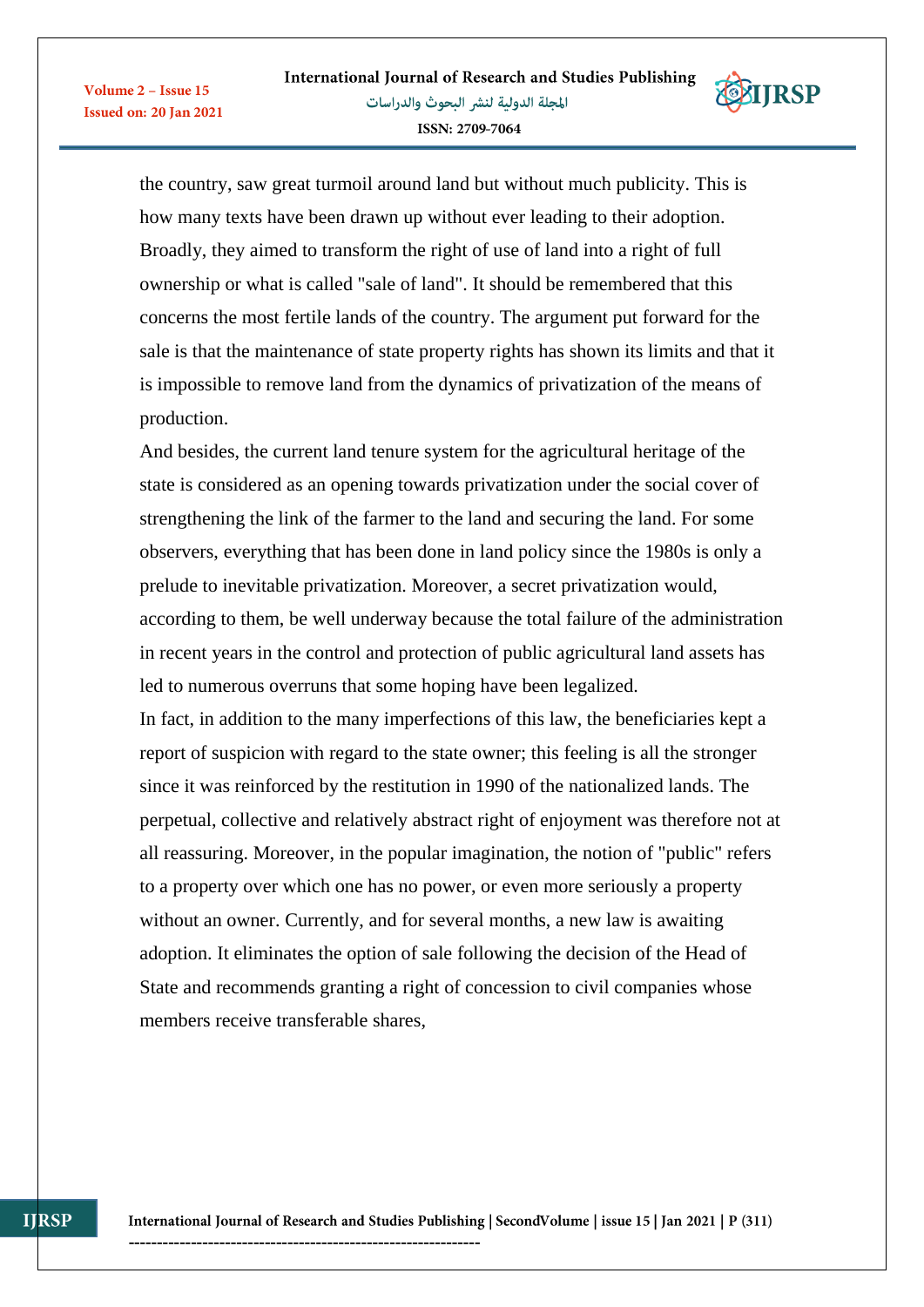**EIIRSP** 



The question of agricultural land, like that of identity, language or school, gives rise to very violent exchanges between actors in conflicting positions. The presence of customary law in rural society since pre-colonialism has left a vital principle in the memory of owners, it is the principle of undivided land ownership is widespread in most municipalities at the national level. , especially in the region of eastern trara.

To initiate the cadastral operation and regularize these types of land such as (limitation, land booklet), the Algerian state must first launch another effective and serious policy to deal with this land problem and which is based on our opinion on two main elements:

- The cadastre service must be extended with material and human resources.
- Raise awareness among owners in joint ownership with clearer and easier to understand information.

In the end, the decision not to sell the land is political and not the fruit of a consensus, exactly like the one taken a few years earlier for sales. It is clear that in this area, the part of the emotional is still important.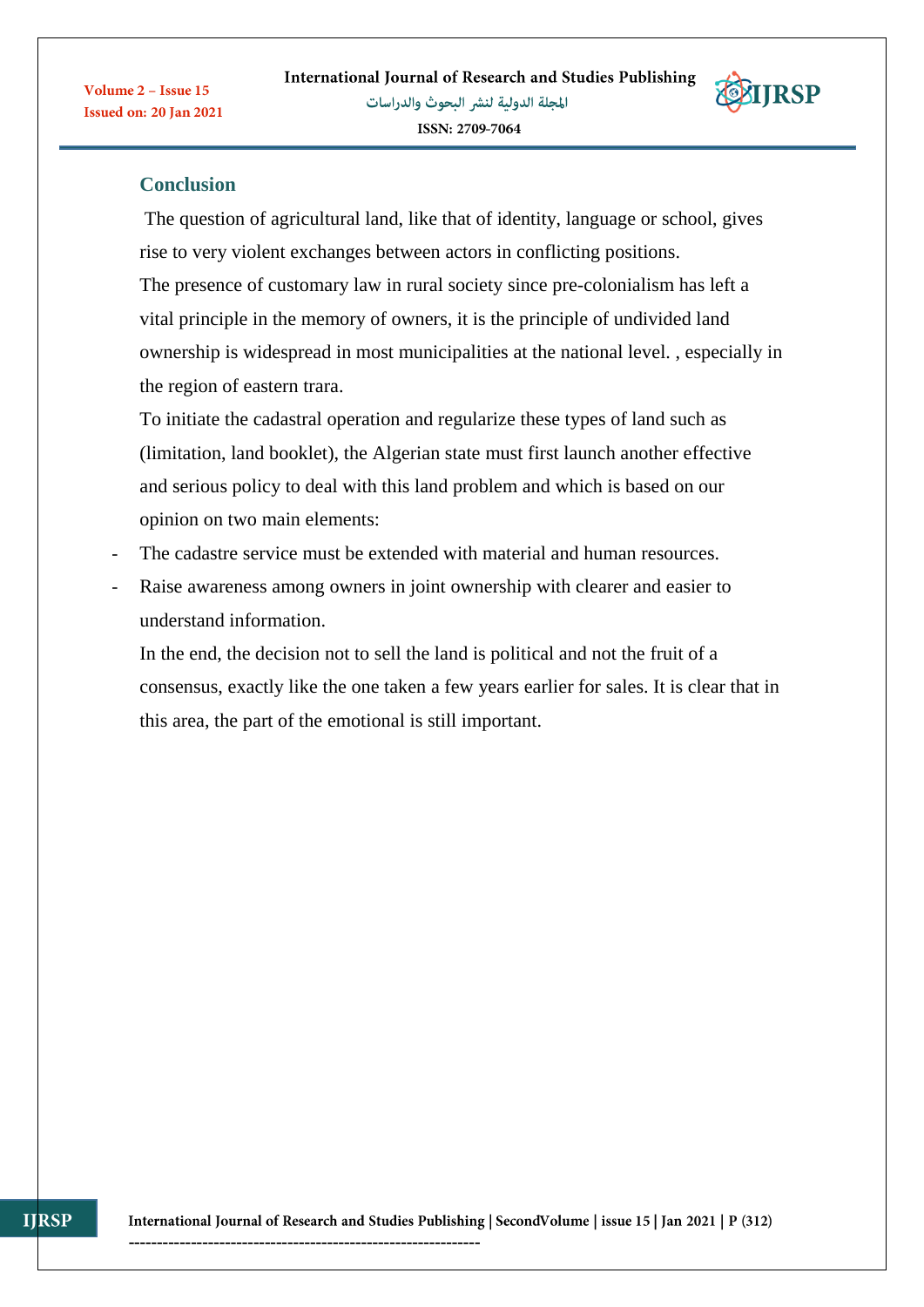**EXTIRSP** 

#### **References**

- *1- Addi.Lahouri: From pre-colonial Algeria to colonial Algeria, Ed / Enal, Algiers 1985.*
- *2- Alain Sainte Marie: The Sénatus-Consulte application of 22/04/1863 in the province of Algiers, Thèse multigraphie, Nice.*
- *3- Benachenhou.A: Land regimes and agrarian structures in the Maghreb, Algiers 1975.*
- *4- Busson by Jenssens Gérard: Contribution to the study of Habous Publics algériens, Typed thesis, Algiers 1950.*
- *5- Channel: Monograph of the district of Tlemcen (Bulletin of the Archeology and Geography Society of Oran), T VIII, 1888.*
- *6- Carrete and Warnier: Notice on the territorial division of Algeria, Table of the situation…, T.1844-1845.*
- *7- Desne de Chavigny: The collective land in Algeria and Tunisia, imp. central 1912.*
- *8- Despois. J: North Africa, the evolution of the natives, Paris, puf, 1964.*
- *9- Djilali. Sari: The Dispossession of the Fellahs, Algiers 1975.*
- *10-Eugene.Daumas: Mœurs and customs of Algeria, Sindbad, Paris 1982.*
- *11-Etienne.Leroy: Le pluralisme Juridique, Ed / Dalloz, Paris 1983.*
- *12-Gallisot, René: The mode of ownership of Algerian lands in 1830, in BIH n ° 01, Algiers 1965.*
- *13-Hemlin.M: Des concessions coloniales, study on the modes of alienation of colonial lands in Algeria, Paris, Rousseau 1886.*
- *14-Ibn Khaldoun: El Iber, History of the Berbers, TVI, imp. government, Algiers 1852.*
- *15-Official Journal n ° 12 of 25/08/1962.*

- *16-Khalil Ibn Ishaq Al Maliki: Le precise de Khalil, translated by Ahmed Harket, Dar El Fikr, Beirut 1995.*
- *17-Law n ° 18/83 of 13/08/1981 relating to the acquisition of property.*